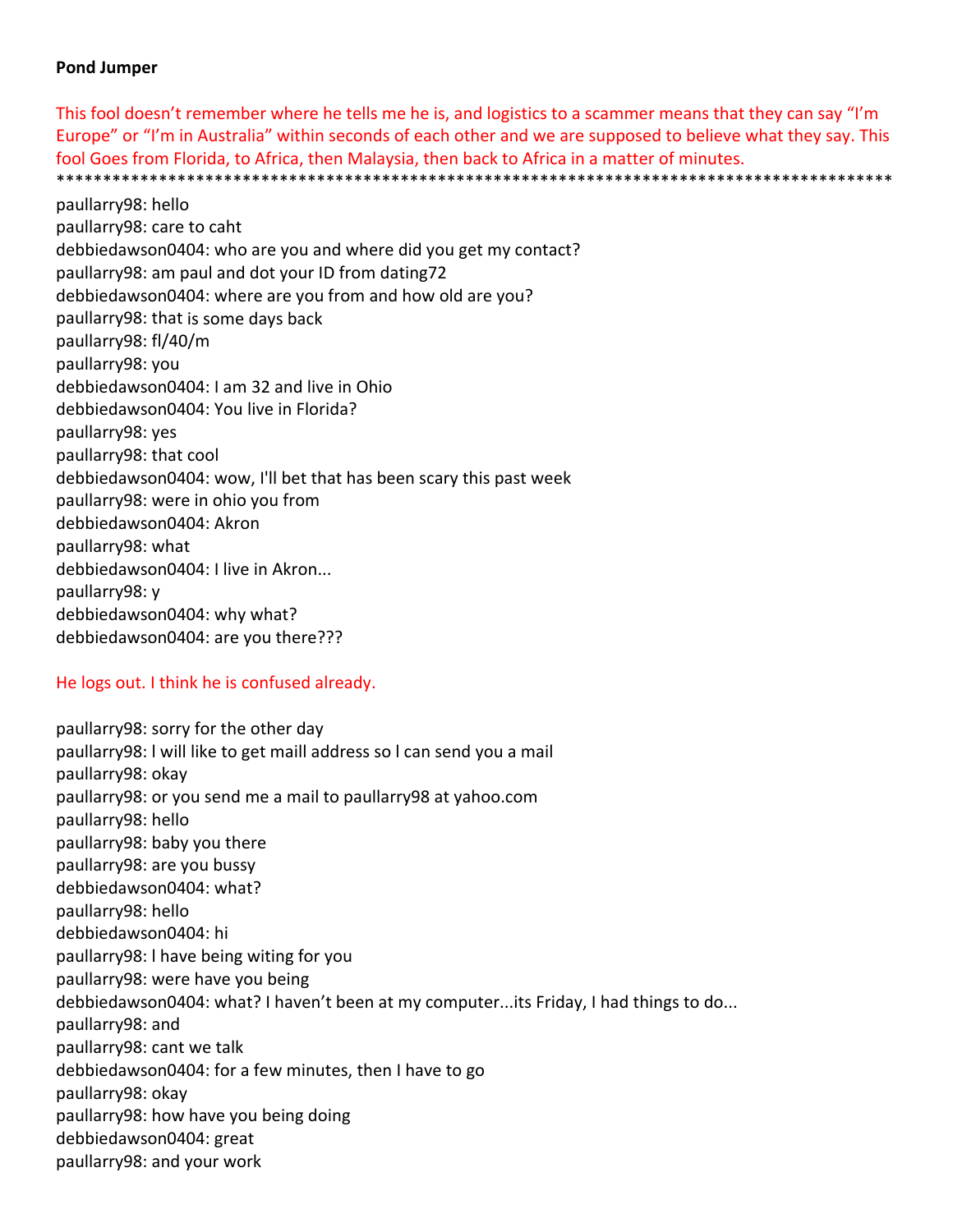debbiedawson0404: its great... paullarry98: good debbiedawson0404: what do you do for a living? paullarry98: I am a Building Contractor, i came here for the establishment of an orphanage home, i will be back as soon as i get my project done , i am in search of my mrs right and i believe that God has the right woman for me when the time comes.. debbiedawson0404: where are you? paullarry98: Altha. paullarry98: you? debbiedawson0404: where is that??? debbiedawson0404: Altha? Never heard of it... debbiedawson0404: I live in Ohio paullarry98: were in Ohio debbiedawson0404: Akron paullarry98: okay debbiedawson0404: I asked you where Altha was paullarry98: Florida debbiedawson0404: You are building an Orphanage is Florida? paullarry98: yes paullarry98: so you debbiedawson0404: so you are in Florida now? paullarry98: yes paullarry98: now debbiedawson0404: then what did you mean when you said you were coming back when you were done? debbiedawson0404: coming back to where? paullarry98: yes paullarry98: to see my son paullarry98: from work debbiedawson0404: do you understand English? Coming back to where??? paullarry98: home debbiedawson0404: oh my god...where???? debbiedawson0404: you are coming back from Florida to where??? paullarry98: coming back to Florid paullarry98: yes debbiedawson0404: oh my god ‐ you just said you were in Florida? debbiedawson0404: Do you remember this??? paullarry98: yes debbiedawson0404: So you are in Florida now, and you are waiting to come back to Florida? paullarry98: buy that time l was out of the state paullarry98: for a job paullarry98: but now am back okay debbiedawson0404: you just wrote a minute ago that you were waiting to come back ‐ do you remember this??? debbiedawson0404: you just wrote this ‐‐‐ "i will be back as soon as i get my project done" paullarry98: no paullarry98: baby debbiedawson0404: you just wrote this 3 minutes ago paullarry98: l said that l have being witing for you here debbiedawson0404: you dont remember???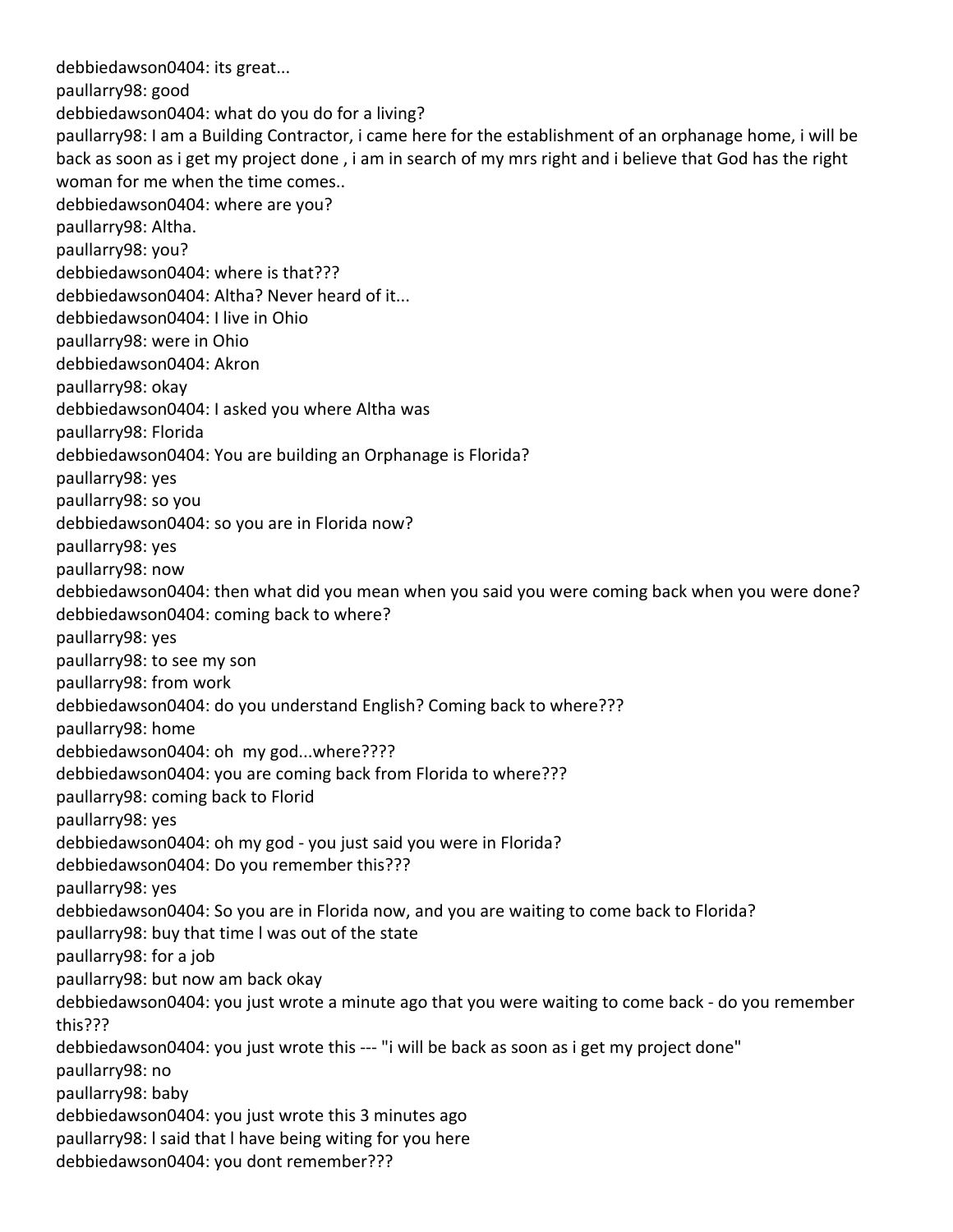paullarry98: okay paullarry98: right now debbiedawson0404: you just wrote this ‐‐‐‐ I am a Building Contractor, i came here for the establishment of an orphanage home, i will be back as soon as i get my project done , i am in search of my mrs right and i believe that God has the right woman for me when the time comes.. debbiedawson0404: do you deny that you just wrote this??? paullarry98: am in Florida debbiedawson0404: where you said you would be back when you got done??? paullarry98: sorry for that okay debbiedawson0404: you are an idiot paullarry98: what did you just say paullarry98: idiot debbiedawson0404: obviously you are lying about something and I don't know why paullarry98: No debbiedawson0404: go away ‐ don't contact me again paullarry98: l don,t lie paullarry98: okay paullarry98: take it or live it debbiedawson0404: go away, idiot liar paullarry98: l am in state right now paullarry98: you just say idiot debbiedawson0404: yes, you are an idiot ‐ go away paullarry98: l dont take that from women paullarry98: okay paullarry98: good day debbiedawson0404: I dont care ‐ go away idiot paullarry98: do you know me debbiedawson0404: I know you are an idiot and a liar paullarry98: y paullarry98: l am not lieing paullarry98: okay debbiedawson0404: I am done talking to you, idiot

He logs out. That whole mess about "coming back to" he didn't understand what I was talking about or what he said wrong. He contacts me days later…

paullarry98: what happen to you paullarry98: Hello debbiedawson0404: hi paullarry98: How are you debbiedawson0404: fine debbiedawson0404: what can I do for you? paullarry98: And still looking for my miss reps debbiedawson0404: ? debbiedawson0404: what does that mean? paullarry98: Looking for the love of my life paullarry98: Are you still single paullarry98: Or married debbiedawson0404: single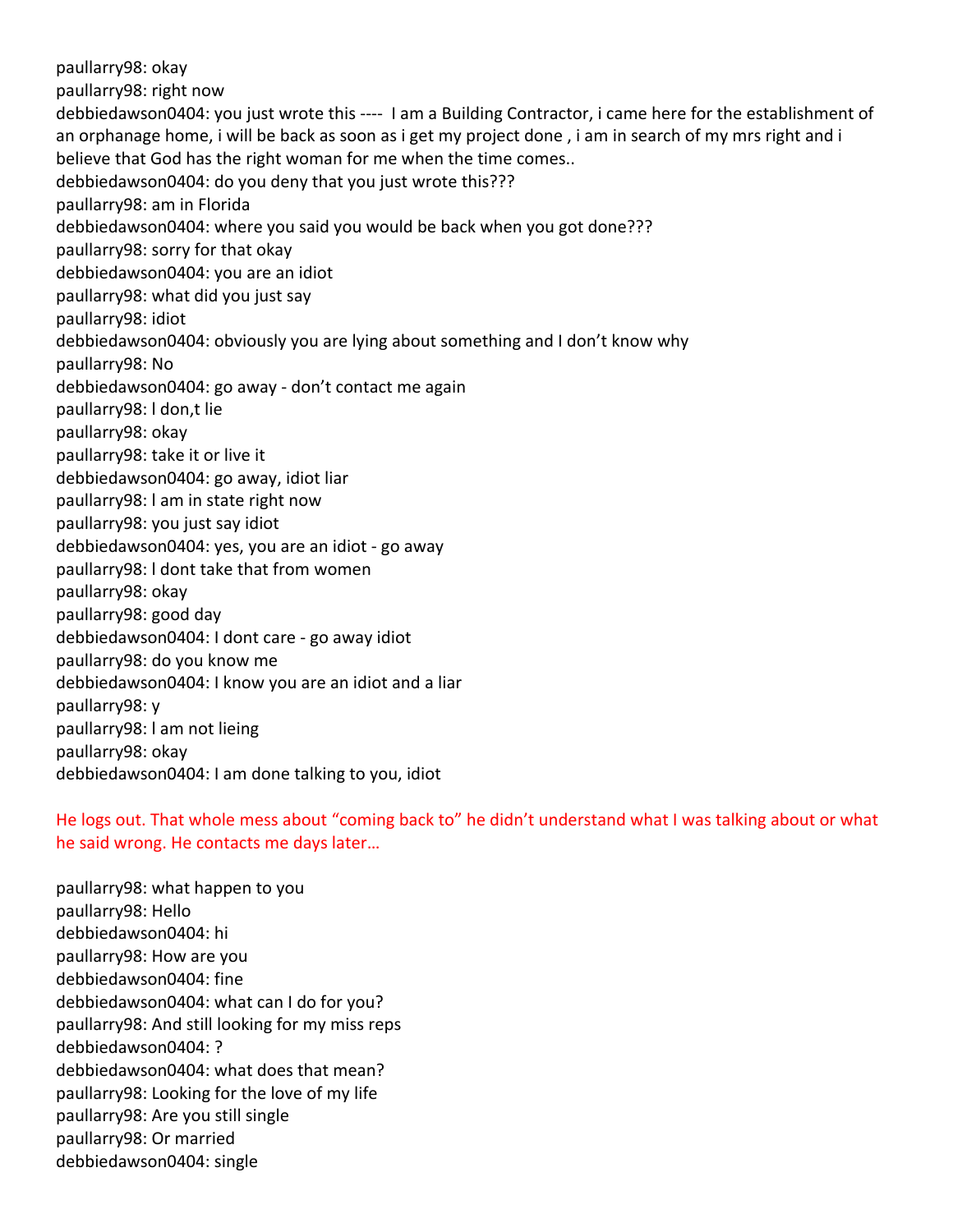paullarry98: Wow debbiedawson0404: where are you now? paullarry98: Still in africa paullarry98: Okay debbiedawson0404: you told me you were in Florida debbiedawson0404: I guess you forgot where you were – that's weird... paullarry98: Yes I know paullarry98: But right now l am in africa debbiedawson0404: why are you in Africa? paullarry98: Malaysia paullarry98: Okay debbiedawson0404: I asked why? debbiedawson0404: and what are you talking about Malaysia??? debbiedawson0404: are you there? debbiedawson0404: ? debbiedawson0404: can you answer? debbiedawson0404: are you there? paullarry98: Hello debbiedawson0404: can you answer paullarry98: I am. Working there paullarry98: Okay debbiedawson0404: what did you mean when you said Malaysia paullarry98: That is were l am right now debbiedawson0404: you just said Africa ‐ are you confused paullarry98: Yes now

# Yes he is very confused. He says "right now am in Africa" then 10 seconds later says "am in Malaysia" and he doesn't understand what the problem is.

debbiedawson0404: do you know where you are??? paullarry98: Malayisa debbiedawson0404: lol ‐ then why did you say you were still in Africa paullarry98: Asia debbiedawson0404: I know where Malaysia is ‐ I asked why you said you were in Africa if you are in Malaysia??? paullarry98: Asia debbiedawson0404: do you understand English? paullarry98: Why are saying this to me debbiedawson0404: because you wont answer a simple question paullarry98: Baby am. Noting notin a very good mood at the moment debbiedawson0404: I asked you why you said you were currently in Africa if you are actually in Malaysia? Do you understand this??? paullarry98: Yes baby I do understand baby paullarry98: Have u being to malaysia before? debbiedawson0404: no, but I know it is not in Africa paullarry98: Yes baby paullarry98: Baby is there anyway I can call u now baby debbiedawson0404: no paullarry98: Why?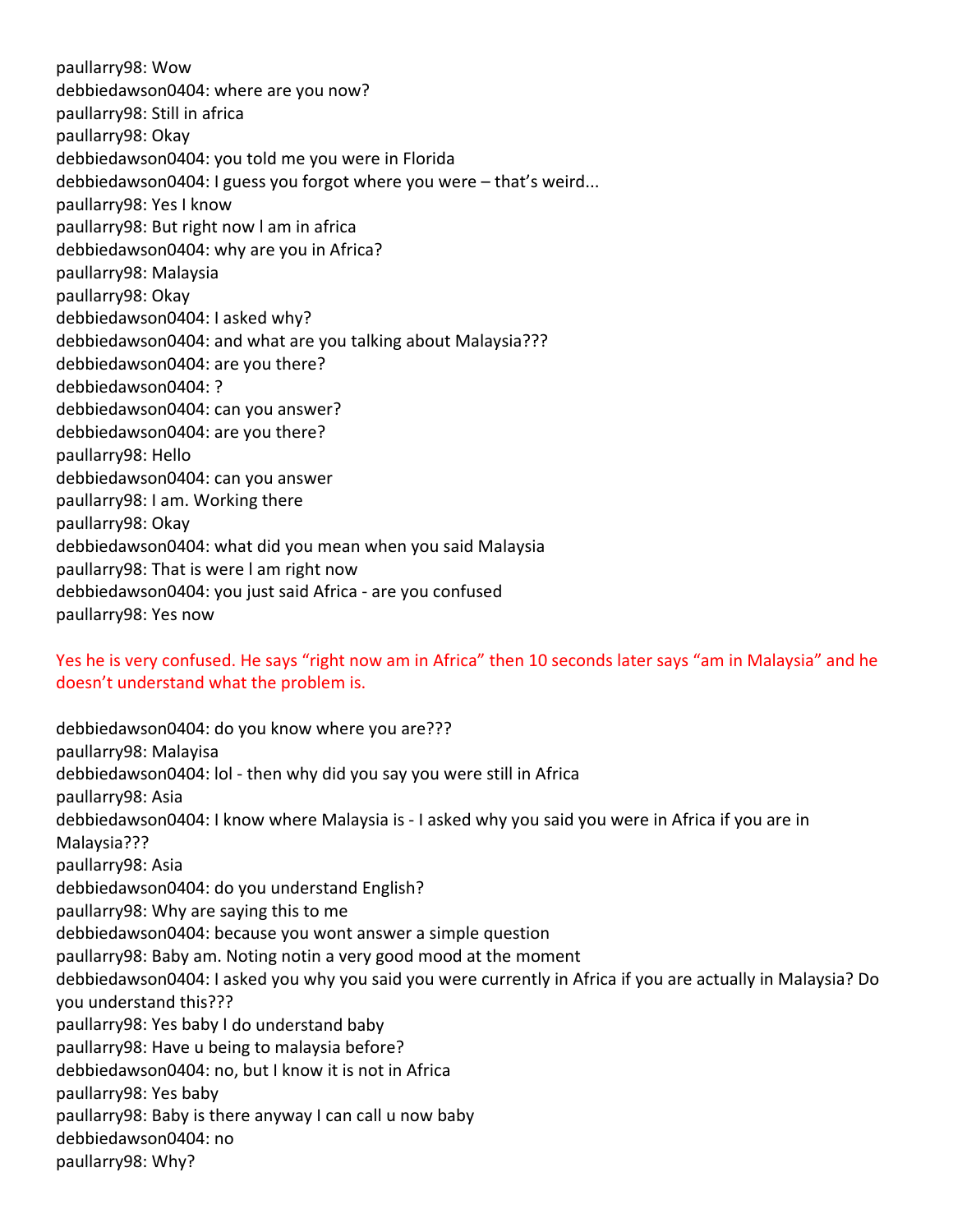debbiedawson0404: I am at work ‐ are you going to answer the simple question? paullarry98: yes debbiedawson0404: then answer it paullarry98: Okay am here paullarry98: Ask. Me anything am ready debbiedawson0404: I asked you why you said you were currently in Africa if you are actually in Malaysia? Do you understand this??? debbiedawson0404: answer paullarry98: What is Your question debbiedawson0404: I asked you why you said you were currently in Africa if you are actually in Malaysia? Do you understand this??? paullarry98: Yes I understand u mean but I told u that am in malaysia debbiedawson0404: you said you were in africa first... paullarry98: I was there 2month debbiedawson0404: remember saying this??? ‐‐‐‐ "But right now l am in Africa" debbiedawson0404: you just said this 15 minutes ago... paullarry98: Yes because I was there 2 month ago debbiedawson0404: you said "right now" you are in africa, not two months ago debbiedawson0404: " But right now l am in Africa" paullarry98: Baby I really made a big mistake okay am so sorry about that my baby debbiedawson0404: sounds like you are confused... paullarry98: Why debbiedawson0404: because you dont seem to know where you are... paullarry98: I just told u nw

debbiedawson0404: lol ‐ yes, after telling me something different at first ‐ thats why I said you must be confused...

# Logs out.

paullarry98: hello babe paullarry98: just came online to check if you are online cos i keep missing you dear paullarry98: are you there ? debbiedawson0404: yes paullarry98: how have you been doing lately hope you are good debbiedawson0404: im fine paullarry98: wow i can see that paullarry98: i think you are the best so far debbie paullarry98: how long have you been online ? debbiedawson0404: I just got on 20 minutes ago paullarry98: ohh really paullarry98: i guess you must be talking to other men paullarry98: are you there ? paullarry98: debbie debbiedawson0404: yes, had to get coffee paullarry98: oh ok paullarry98: are you back now ? debbiedawson0404: yes paullarry98: who's there with you ? debbiedawson0404: no one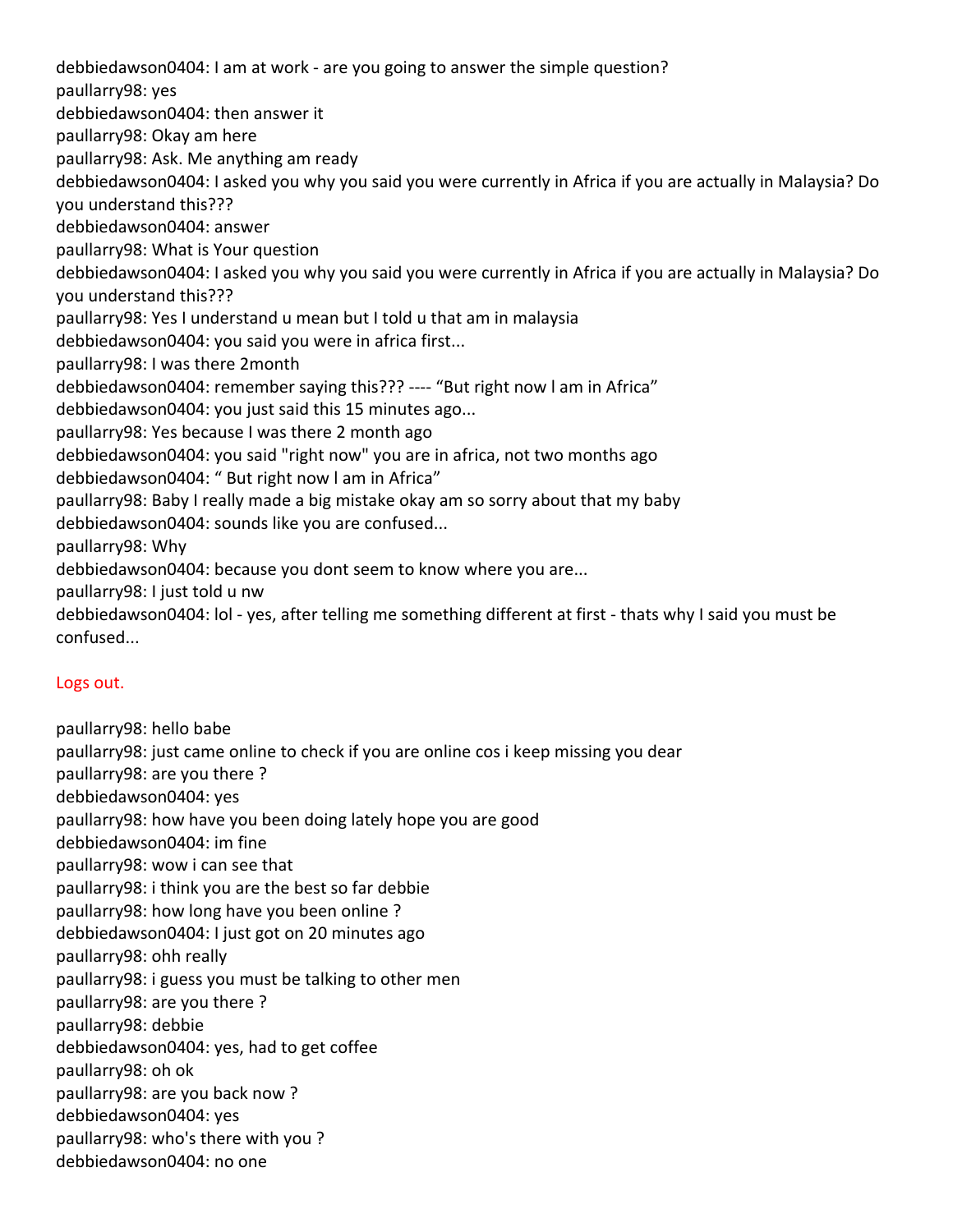paullarry98: really debbiedawson0404: I live alone paullarry98: so what are you up to ? debbiedawson0404: nothing, just got up and checking email paullarry98: ohh ok paullarry98: to be honest how many men do you chat with on here ? debbiedawson0404: none of your business paullarry98: ohh why paullarry98: well just wanna know because i am concern about you debbiedawson0404: well, it isnt your business, its mine paullarry98: i guess you are not taking me for serious,well never mind paullarry98: debbie paullarry98: i guess you are done talking to me paullarry98: right debbiedawson0404: yep paullarry98: why ? paullarry98: what have i done to deserve this from you debbiedawson0404: you just said, never mind

#### Next day.

paullarry98: Hello paullarry98: paullarry98: <ding> paullarry98: Come on talk to me paullarry98: Baby paullarry98: Just coming back from work paullarry98: Know in asian country paullarry98: Okay paullarry98: Am sorry for that all l Have said paullarry98: Becas l am. H paullarry98: O paullarry98: I am not happy paullarry98: hello paullarry98: <ding> debbiedawson0404: hi debbiedawson0404: what can I do for you debbiedawson0404: are you there

### I don't talk to this fool for months and out of the blue he contacts me again.

paullarry98: hello paullarry98: hi debbiedawson0404: yes? paullarry98: do u rmber me debbiedawson0404: yes paullarry98: ok paullarry98: so how u doing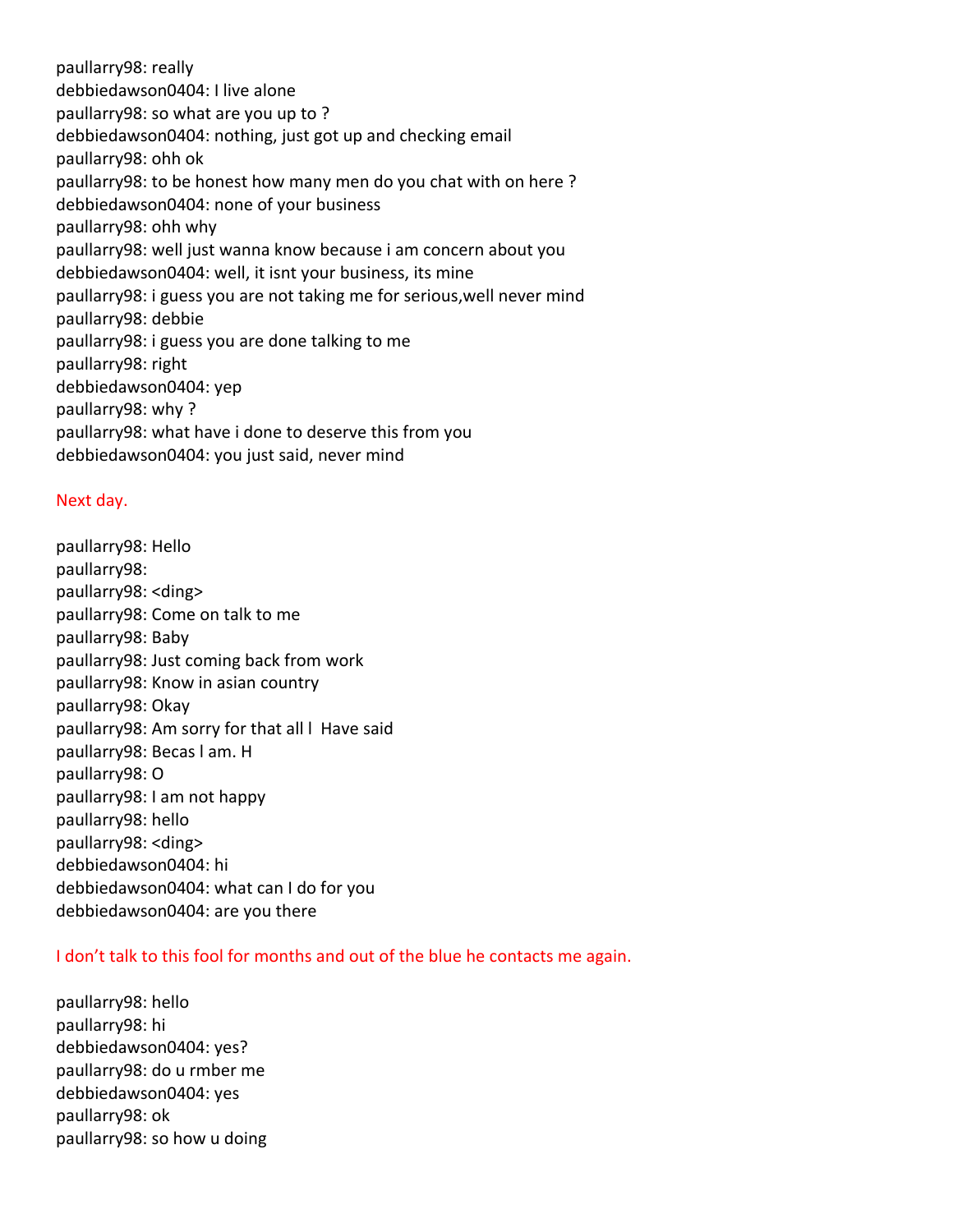debbiedawson0404: you are the genius who doesnt know where you are ‐ first you say Florida, then Africa, then Malaysia debbiedawson0404: did you ever figure out where you are or are you still confused? paullarry98: oh my dear u know i will never lie to u or break ur heart for u debbiedawson0404: did you ever figure out where you are? paullarry98: my dear i am still down here in africa and u have to know that u will forever remain in my heart because u are worth living for debbiedawson0404: lol ‐ so it is africa now? Last time we talked you were confused paullarry98: nope my dear i am still here in africa,i guess u must be married by now right debbiedawson0404: well, if you remember correctly, last time you said you were in africa then changed your mind and said Malaysia paullarry98: i know u talk to allot of men but my love for u wil never die or fade because i have so much love to share with someone like u debbiedawson0404: we talked once for ten minutes ‐ are you saying you love me? paullarry98: yes i was in malaysia but i had to come down here in africa to finish my mission before coming back home,i need u my dear debbiedawson0404: we talked once for ten minutes ‐ are you saying you love me? paullarry98: yes b'cas l need u in my life. debbiedawson0404: well, I see now why you didn't know what country you were in ‐ you are incredibly stupid paullarry98: and we being talkeing for month now debbiedawson0404: do you speak English? debbiedawson0404: do you understand English? debbiedawson0404: we have only talked once for 10 minutes paullarry98: no,am not paullarry98: but not today debbiedawson0404: omg, you are a moron ‐ you don't understand what I am saying, do you? paullarry98: were are u now debbiedawson0404: omg, you are a moron ‐ you don't understand what I am saying, do you?

### He stops answering me. The next days he responds.

paullarry98: k paullarry98: were u day sta paullarry98: how far guy debbiedawson0404: do you speak english? paullarry98: yes debbiedawson0404: .what do you want paullarry98: y did u ask debbiedawson0404: because you are contacting me ‐ what do you want??? paullarry98: l need someone to help me debbiedawson0404: with what paullarry98: out? debbiedawson0404: what? paullarry98: somemoney debbiedawson0404: lol, of course paullarry98: ooo debbiedawson0404: ? debbiedawson0404: all you do is lie ‐ why should I help you??? paullarry98: am not lieing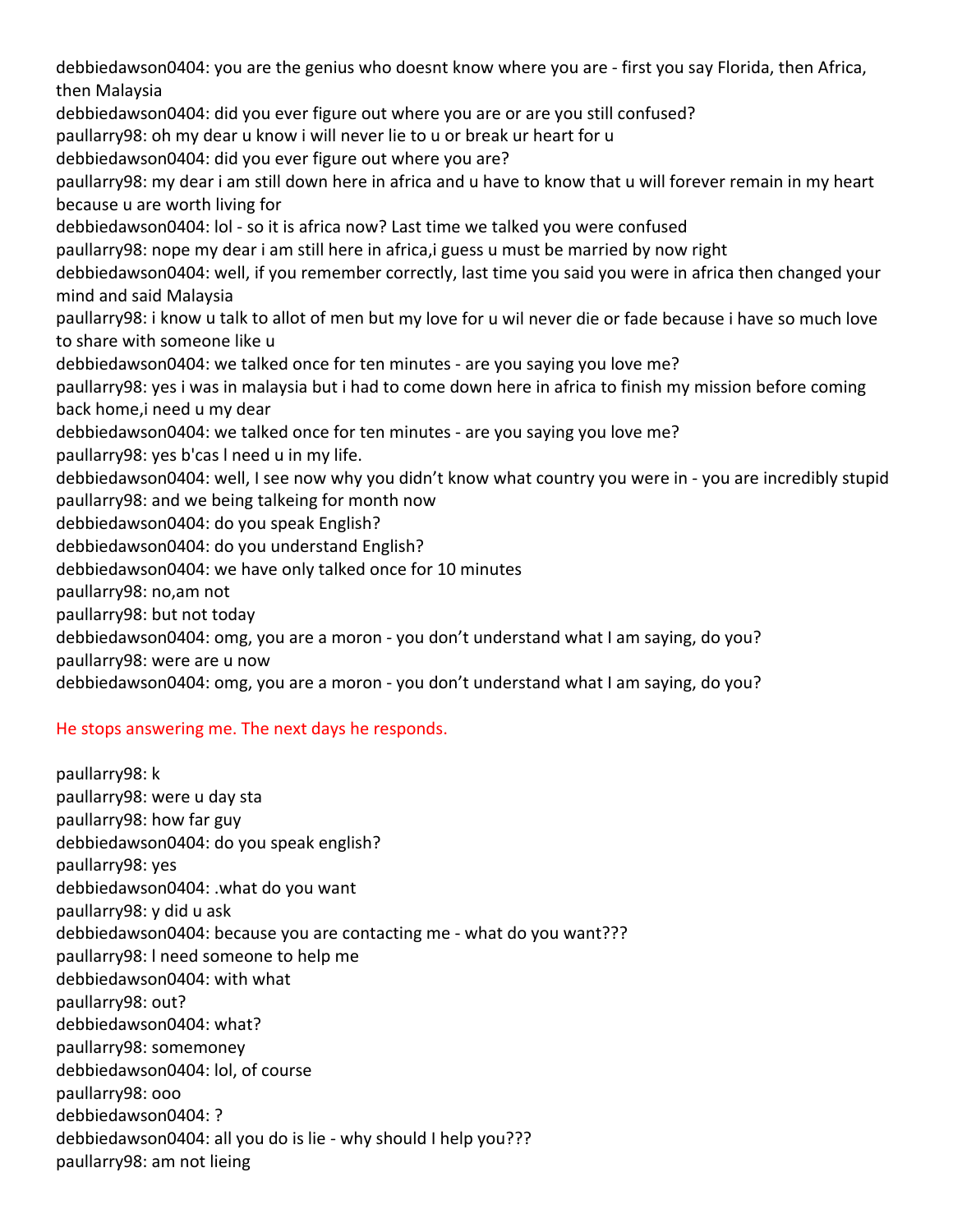debbiedawson0404: you lied to me many times already debbiedawson0404: let's see if you can tell the truth now... paullarry98: ok debbiedawson0404: go ahead ‐ lets hear the real truth paullarry98: l live here in nigeria debbiedawson0404: yes, I know... paullarry98: how do u knw debbiedawson0404: it is obvious ‐ you cant speak English very good and you already admitted it paullarry98: and l am the first man debbiedawson0404: meaning what? paullarry98: meaning l need money debbiedawson0404: so you are a nigerian scammer? paullarry98: l have to live couty debbiedawson0404: answer the question ‐ you are a nigerian scammer, right? paullarry98: not a scammer debbiedawson0404: yes you are ‐ you told me you were a white American businessman... paullarry98: yess debbiedawson0404: so you are a scammer, right? paullarry98: buying&saleing debbiedawson0404: yes ‐ that is a lie ‐ you are not a white American paullarry98: here in nigeria debbiedawson0404: yes ‐ that is a lie ‐ you are not a white American paullarry98: yes l no debbiedawson0404: so you lied to me right ‐ you are not a white American you are a black nigerian, right? paullarry98: yes,and u knw that debbiedawson0404: yes, I know and I know you are an internet scammer paullarry98: but l need u to help me debbiedawson0404: I still have not heard the truth from you ‐ do you admit being a nigerian scammer? paullarry98: if only u can help me debbiedawson0404: I still have not heard the truth from you ‐ do you admit being a nigerian scammer? paullarry98: no debbiedawson0404: so you are not a scammer? paullarry98: y debbiedawson0404: answer ‐‐‐ are you a scammer??? paullarry98: what about u were are u from? debbiedawson0404: I told you and I didn't lie ‐ I am from Ohio, USA paullarry98: l am not a scammer paullarry98: ok debbiedawson0404: goodbye ‐ I will not help you because you won't stop lying paullarry98: so how can u help me paullarry98: l am not lieing debbiedawson0404: I gave you a chance to tell the truth ‐ I wanted to see if you would stop lying, and I can see that you wont debbiedawson0404: since you cant stop lying, I will not help you debbiedawson0404: you should have told the truth ‐ I would have helped you if you did paullarry98: ok debbiedawson0404: it is too late now ‐ I gave you a chance ‐ dont contact me again paullarry98: pls,l am not lying debbiedawson0404: go away liar ‐ you should have told the truth